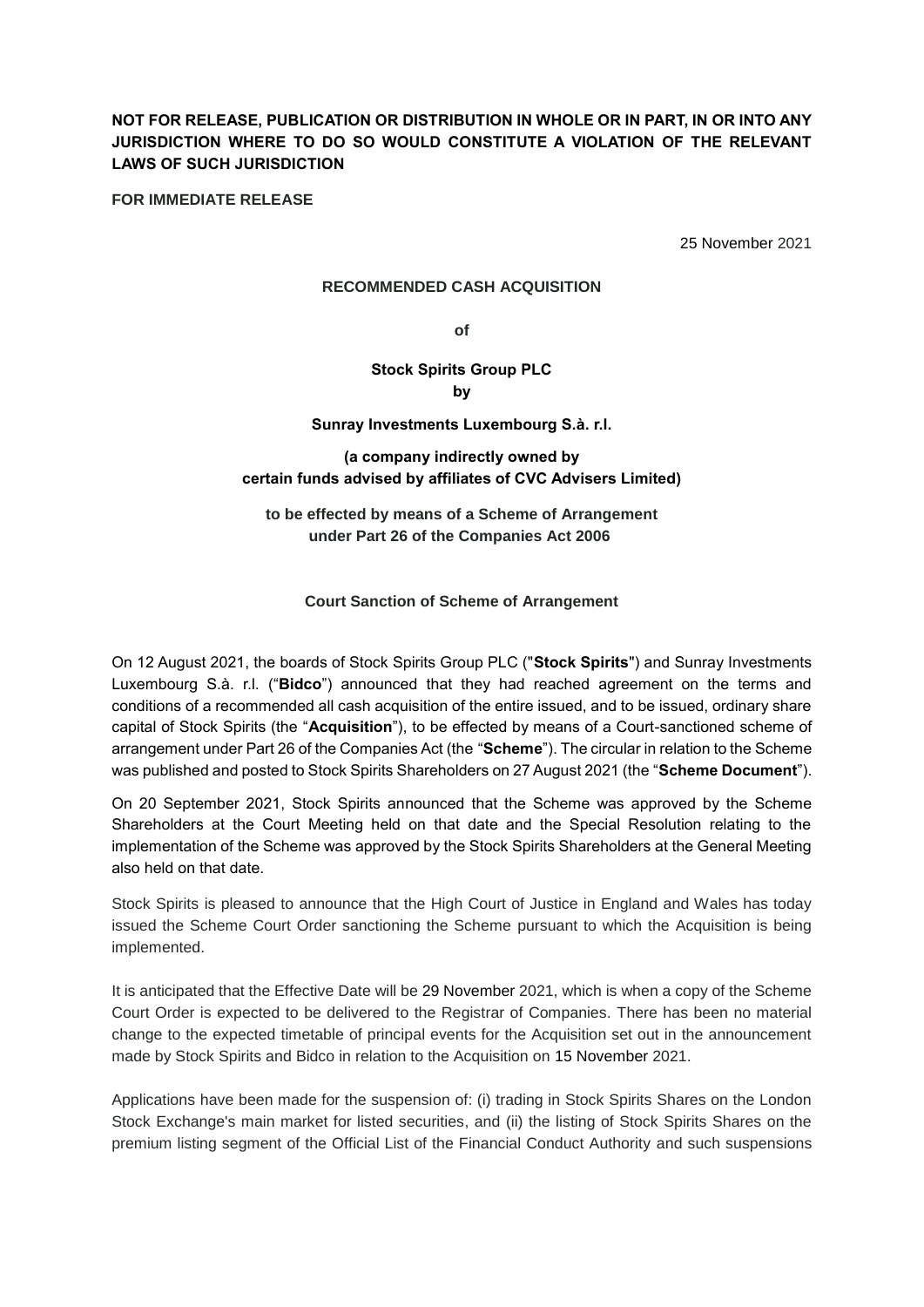are expected to take effect from 7:30 a.m. on 29 November 2021. The last day of dealings in, and for the registration and transfer of, Stock Spirits Shares, will therefore be 26 November 2021.

Applications have been made in relation to the de-listing of Stock Spirits Shares from the premium listing segment of the Official List of the Financial Conduct Authority and the cancellation of the admission to trading of Stock Spirits Shares on the London Stock Exchange's main market for listed securities. These applications will, subject to the Scheme becoming effective, take effect by 8:00 a.m. on 30 November 2021.

A notification will be made to the Prague Stock Exchange in relation to the de-listing of Stock Spirits Shares from the Free Market of the Prague Stock Exchange. It is expected that this de-listing will take effect at the same time as the cancellation of the admission to trading of Stock Spirits Shares on the London Stock Exchange's main market for listed securities.

A further announcement will be made when the Scheme has become Effective.

Full details of the Acquisition are set out in the Scheme Document published on 27 August 2021.

Capitalised terms used in this announcement (this "**Announcement**") shall, unless otherwise defined, have the same meanings as set out in the Scheme Document. All references to times in this Announcement are to London, United Kingdom times unless otherwise stated.

*[Remainder of page intentionally left blank]*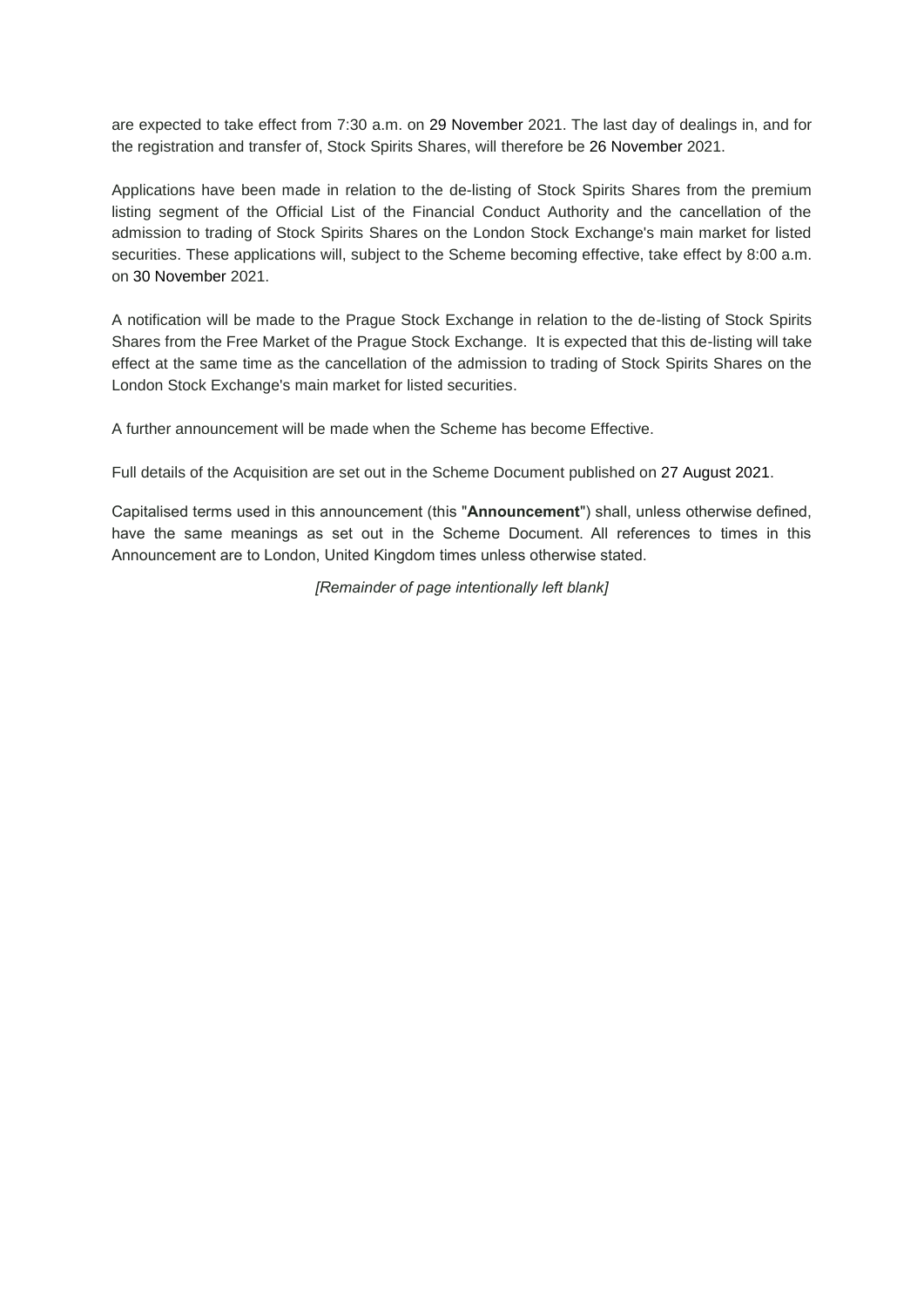| <b>Enquiries:</b>                                                                                                                                    |                      |
|------------------------------------------------------------------------------------------------------------------------------------------------------|----------------------|
| <b>Stock Spirits</b><br>Paul Bal                                                                                                                     | +44 (0) 16 2864 8500 |
| J.P. Morgan Cazenove (Joint Financial Adviser to Stock Spirits)<br>Dwayne Lysaght<br>Jeannette Smits van Oyen<br>Jonty Edwards                       | +44 (0) 20 7742 4000 |
| <b>Numis (Joint Financial Adviser to Stock Spirits)</b><br>Luke Bordewich<br><b>Stuart Ord</b><br>Tom Jacob                                          | +44 (0) 20 7260 1000 |
| <b>Powerscourt (PR Adviser to Stock Spirits)</b><br>Rob Greening<br>Bethany Johannsen                                                                | +44 (0) 20 7250 1446 |
| <b>CVC</b><br>Carsten Huwendiek                                                                                                                      | +44 (0) 20 7420 4240 |
| <b>Citigroup Global Markets Limited (Financial Adviser and</b><br><b>Corporate Broker to Bidco)</b><br>Sian Evans<br>Peter Brown (Corporate Broking) | +44 (0) 20 7986 4000 |
| <b>Tulchan Communications (PR Adviser to Bidco)</b><br>Jonathan Sibun<br>Simon Pilkington<br>Will Palfreyman                                         | +44 (0) 20 7353 4200 |

#### *Important notice*

*J.P. Securities plc, which conducts its UK investment banking business as J.P. Morgan Cazenove, ("J.P. Morgan Cazenove"), which is authorised in the UK by the Prudential Regulation Authority ("PRA") and regulated in the UK by the PRA and the Financial Conduct Authority ("FCA"), is acting as financial adviser exclusively for Stock Spirits and no one else in connection with the Acquisition and will not regard any other person as a client in relation to the Acquisition and will not be responsible to anyone other than Stock Spirits for providing the protections afforded to clients of J.P. Morgan Cazenove or its affiliates, nor for providing advice in relation to the Acquisition or any other matters referred to in this announcement.*

*Numis Securities Limited ("Numis"), which is authorised and regulated in the UK by the FCA, is acting exclusively for Stock Spirits and no one else in connection with the Acquisition and will not be responsible to anyone other than Stock Spirits for providing the protections afforded to clients of Numis nor for providing advice in relation to the Acquisition or any other matters referred to in this announcement. Neither Numis nor any of its affiliates, nor any of its or their directors or employees, owes or accepts any duty, liability or responsibility whatsoever (whether direct or indirect, whether in contract, in tort, under statute or otherwise) to any person who is not a client of Numis in connection with this Announcement, the matters referred to herein, any statements contained herein, the Acquisition or otherwise.*

*Citigroup Global Markets Limited ("Citi") which is authorised in the UK by the PRA and regulated by the FCA and PRA, is acting exclusively as financial adviser and corporate broker for Bidco and no-one else*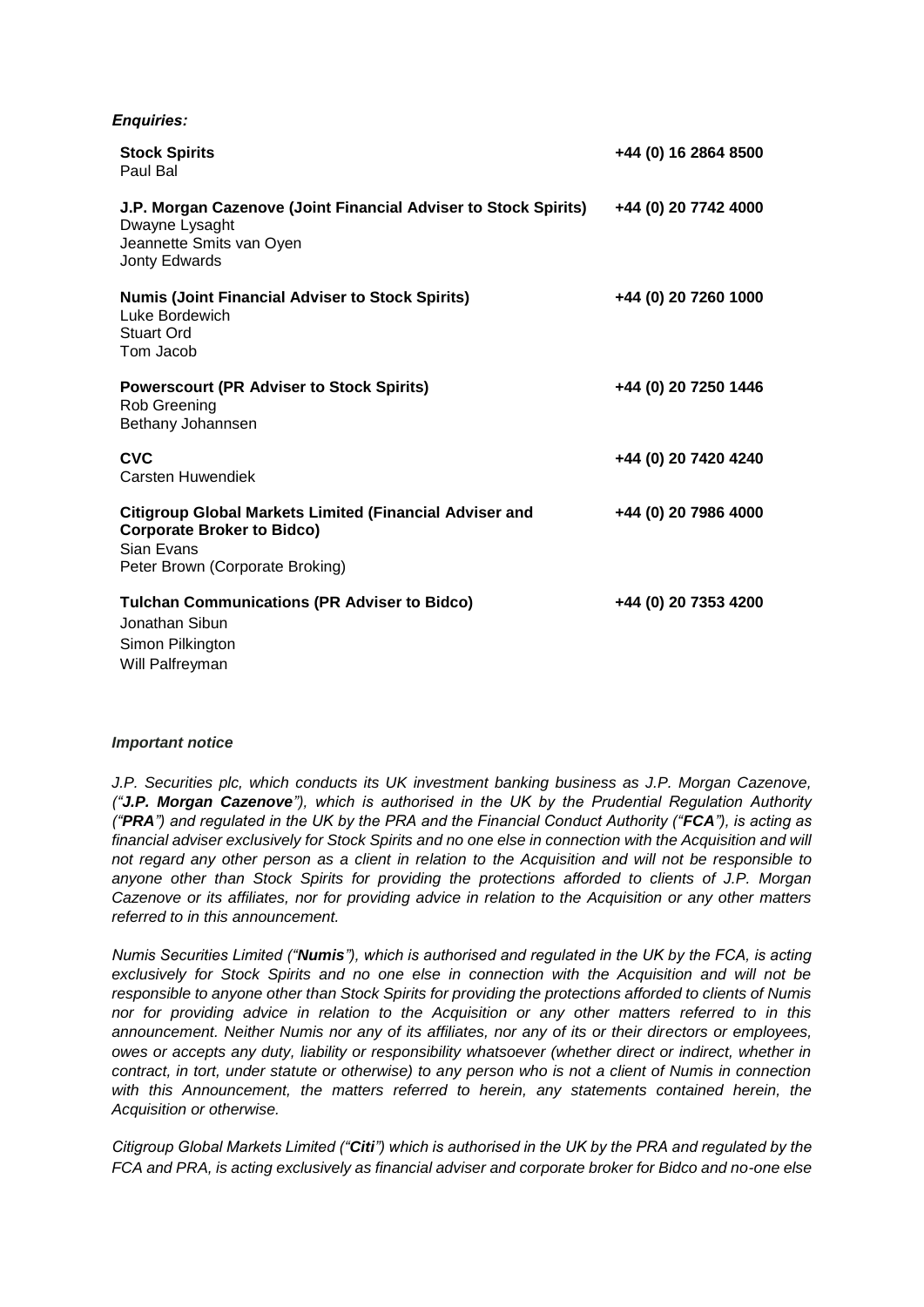*in connection with the Acquisition, and will not be responsible to anyone other than Bidco for providing the protections afforded to clients of Citi, nor for providing advice in relation to the Acquisition or any other matters referred to in this Announcement. Neither Citi nor any of its affiliates, directors or employees owes or accepts any duty, liability or responsibility whatsoever (whether direct or indirect, consequential, whether in contract, in tort, in delict, under statute or otherwise) to any person who is not a client of Citi in connection with this Announcement, any statement contained herein, the Acquisition or otherwise.*

*In accordance with the Takeover Code, normal UK market practice and Rule 14e-5(b) of the US Exchange Act, Citi and J.P. Morgan Cazenove and each of their affiliates will continue to act as exempt principal traders in Stock Spirits securities on the London Stock Exchange. These purchases and activities by exempt principal traders which are required to be made public in the UK pursuant to the Takeover Code will be reported to a Regulatory Information Service and will be available on the London Stock Exchange website at www.londonstockexchange.com*.

## *Further information*

*This announcement is for information purposes only and is not intended to, and does not, constitute or form part of any offer or inducement to sell or an invitation to purchase, otherwise acquire, subscribe for, sell or otherwise dispose of, any securities or the solicitation of an offer to buy any securities, any vote or approval in any jurisdiction pursuant to the Acquisition or otherwise. The Acquisition is being made solely pursuant to the terms of the Scheme Document, which contains the full terms and conditions of the Acquisition, including details of how to vote in respect of the Acquisition. Any decision in respect of, or other response to, the Acquisition should be made only on the basis of the information in the Scheme Document.*

## *Overseas jurisdictions*

*This Announcement has been prepared in accordance with and for the purpose of complying with applicable English law, the Takeover Code, the Market Abuse Regulation, the Disclosure, Guidance and Transparency Rules and the Listing Rules and information disclosed may not be the same as that which would have been disclosed if this Announcement had been prepared in accordance with the laws of jurisdictions outside England and Wales.*

*The release, publication or distribution of this Announcement in or into certain jurisdictions other than the United Kingdom may be restricted by law and therefore any persons who are subject to the laws of any jurisdiction other than the United Kingdom should inform themselves of, and observe, any applicable requirements of their jurisdictions.*

*The availability of the Acquisition to Stock Spirits Shareholders who are not resident in and citizens of the UK may be affected by the laws of the relevant jurisdictions in which they are located or of which they are citizens. Persons who are not resident in the UK should inform themselves of, and observe, any applicable legal or regulatory requirements of their jurisdictions. Any failure to comply with the applicable restrictions may constitute a violation of the securities laws of any such jurisdiction. To the fullest extent permitted by applicable law, the companies and persons involved in the Acquisition disclaim any responsibility or liability for the violation of such restrictions by any person.*

*Unless otherwise determined by Bidco or required by the Takeover Code, and permitted by applicable law and regulation, the Acquisition will not be made available, directly or indirectly, in, into or from a Restricted Jurisdiction where to do so would violate the laws in that jurisdiction and no person may vote in favour of the Scheme by any such use, means, instrumentality or from within a Restricted Jurisdiction or any other jurisdiction if to do so would constitute a violation of the laws of that jurisdiction. Copies of this Announcement and any formal documentation relating to the Acquisition are not being, and must not be, directly or indirectly, mailed or otherwise forwarded, distributed or sent in or into or from any Restricted Jurisdiction and persons receiving this Announcement and all such documents relating to*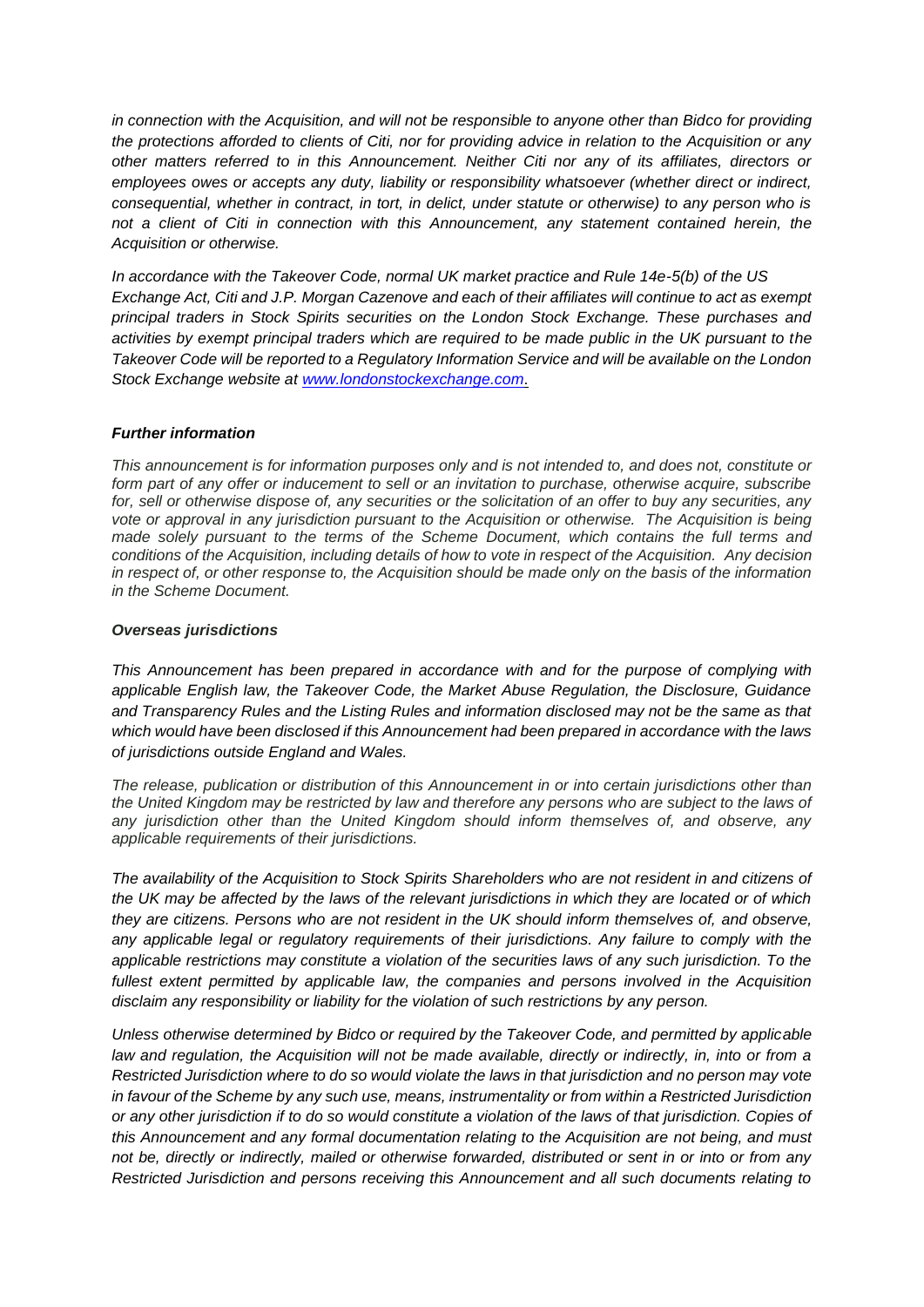*the Acquisition (including custodians, nominees and trustees) must not mail or otherwise forward, distribute or send them in or into or from any Restricted Jurisdiction.* 

*The Acquisition shall be subject to the applicable requirements of the Takeover Code, the Panel, the London Stock Exchange and the FCA.*

### *US Holders*

*US Holders should note that the Acquisition relates to shares in an English company and is proposed to be implemented by means of a scheme of arrangement under English law. A transaction effected by means of a scheme of arrangement is not subject to the tender offer or proxy solicitation rules under the US Exchange Act. Accordingly, the Acquisition and the Scheme will be subject to the disclosure requirements and practices applicable in the UK to schemes of arrangement, which are different from the disclosure requirements of the US tender offer and proxy solicitation rules. The financial information included in the Scheme Document has been prepared in accordance with International Financial Reporting Standards, and thus may not be comparable to financial information of US companies or companies whose financial statements are prepared in accordance with generally accepted accounting principles in the US.* 

*The receipt of cash pursuant to the Acquisition by a US Holder as consideration for the transfer of its Scheme Shares pursuant to the Scheme will likely be a taxable transaction for US federal income tax purposes and under applicable US state and local, as well as foreign and other, tax laws. Each Stock Spirits Shareholder is urged to consult with legal, tax and financial advisers in connection with making a decision regarding this transaction.*

*It may be difficult for US Holders to enforce their rights and any claims arising out of the US federal securities laws in connection with the Acquisition, since Bidco and Stock Spirits are located in countries other than the US, and some or all of their officers and directors may be residents of countries other than the US.*

*US Holders may not be able to sue a non-US company or its officers or directors in a non-US court for violations of US securities laws. Further, it may be difficult to compel a non-US company and its affiliates to subject themselves to a US court's judgement.* 

*To the extent permitted by applicable law, in accordance with normal UK market practice and pursuant to Rule 14e-5(b) of the US Exchange Act, Bidco or its nominees, or its brokers (acting as agents), may from time to time make certain purchases of, or arrangements to purchase, Stock Spirits Shares outside of the US, other than pursuant to the Acquisition, until the date on which the Acquisition and/or Scheme becomes effective, lapses or is otherwise withdrawn. These purchases may occur either in the open market at prevailing prices or in private transactions at negotiated prices. Any information about such purchases will be disclosed as required in the UK, will be reported to a Regulatory Information Service and will be available on the London Stock Exchange website at www.londonstockexchange.com.*

#### *Forward-looking statements*

*This Announcement (including information incorporated by reference in this Announcement), oral statements made regarding the Acquisition, and other information published by Stock Spirits, the Stock Spirits Group, Bidco and/or the Wider Bidco Group contain statements, which are, or may be deemed to be, "forward-looking statements" (including for the purposes of the US Private Securities Litigation Reform Act of 1995). Forward-looking statements are prospective in nature and are not based on historical facts, but rather on current expectations and projections of the management of Stock Spirits, the Stock Spirits Group, Bidco and/or the Wider Bidco Group (as applicable) about future events, and are therefore subject to risks and uncertainties which could cause actual results to differ materially from the future results expressed or implied by the forward-looking statements.*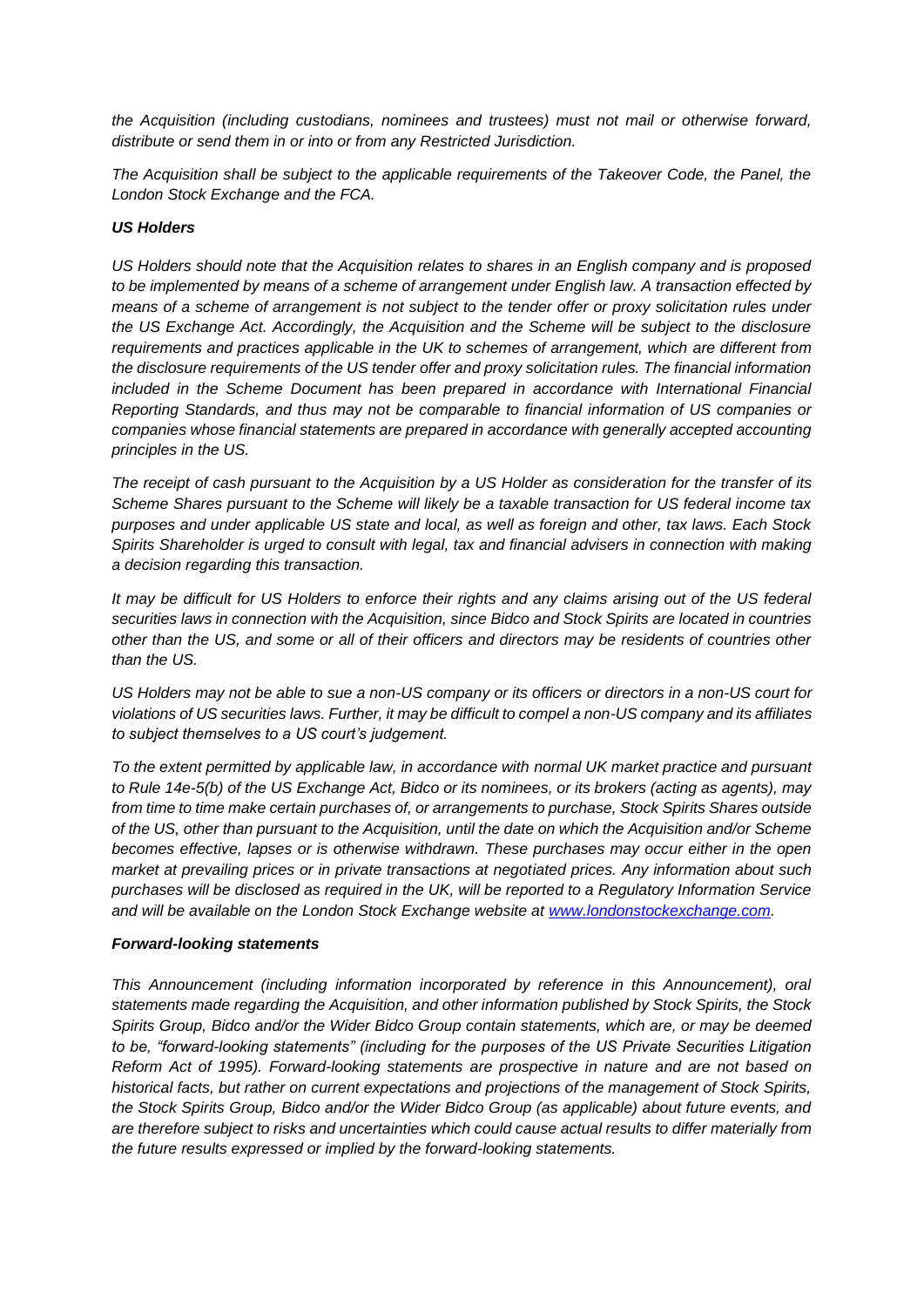*Forward-looking statements include statements relating to the expected effects of the Acquisition on Stock Spirits, the Stock Spirits Group, Bidco and/or the Wider Bidco Group (including their future prospects, developments and strategies), the expected timing and scope of the Acquisition and other statements other than historical facts. Often, but not always, forward-looking statements can be identified by the use of forward-looking words such as "prepares", "plans", "expects" or "does not expect", "is expected", "is subject to", "budget", "projects", "synergy", "strategy", "scheduled", "goal", "estimates", "forecasts", "intends", "cost-saving", "anticipates" or "does not anticipate", or "believes", or variations of such words and phrases or statements that certain actions, events or results "may", "could", "should", "would", "might" or "will" be taken, occur or be achieved. Forward-looking statements may include statements relating to the following: (i) future capital expenditures, expenses, revenues, earnings, synergies, economic performance, indebtedness, financial condition, dividend policy, losses and future prospects; (ii) business and management strategies and the expansion and growth of Stock Spirits, any member of the Stock Spirits Group, Bidco, the Wider Bidco Group or any member of the Bidco Group's operations and potential synergies resulting from the Acquisition; and (iii) the effects of global economic conditions and governmental regulation on Stock Spirits, any member of the Stock Spirits Group, Bidco or any member of the Wider Bidco Group's business.* 

*Although Stock Spirits and Bidco believe that the expectations reflected in such forward-looking statements are reasonable (other than where expressly disclaimed), none of Stock Spirits, the Stock Spirits Group, Bidco and/or the Wider Bidco Group can give any assurance that such expectations will prove to be correct. By their nature, forward-looking statements involve risk and uncertainty because they relate to events and depend on circumstances that will occur in the future. There are a number of factors that could cause actual results and developments to differ materially from those expressed or implied by such forward-looking statements. These factors include, but are not limited to, the satisfaction of the Conditions, as well as additional factors, such as: changes in the global political, economic, business and competitive environments; inability to obtain, or meet conditions imposed for, required governmental and regulatory approvals; legal or regulatory developments and changes, including, but not limited to, changes in environmental and health and safety regulations; government actions; foreign exchange rate and interest rate fluctuations; changes in tax rates; weak, volatile or illiquid capital and/or credit markets; market position of the companies comprising the Stock Spirits Group; earnings; financial position; cash flows; return on capital and operating margins; anticipated investments; the ability of Bidco and/or the Stock Spirits Group to obtain capital/additional finance; an unexpected decline in revenue or profitability; retention of senior management; the maintenance of labour relations; fluctuations in commodity prices and other input costs; operating and financial restrictions as a result of financing arrangements; changes in consumer habits and preferences including a reduction in demand by customers; competitive product and pricing pressures; future business combinations or disposals; success of business and operating initiatives; and changes in the level of capital investment.* 

*Other unknown or unpredictable factors could cause actual results to differ materially from those expected, estimated or projected in the forward-looking statements. If any one or more of these risks or uncertainties materialises or if any one or more of the assumptions prove incorrect, actual results may differ materially from those expected, estimated or projected. Such forward-looking statements should therefore be construed in the light of such factors.* 

*None of Stock Spirits, the Stock Spirits Group, Bidco nor the Wider Bidco Group nor any of their respective associates or directors, officers, employees or advisers, provides any representation, assurance or guarantee that the occurrence of the events expressed or implied in any forward-looking statements in this Announcement will actually occur. Given these risks and uncertainties, potential investors are cautioned not to place any reliance on these forward-looking statements. Specifically, statements of estimated cost savings and synergies relate to future actions and circumstances which, by their nature, involve risks, uncertainties and contingencies. As a result, the cost savings and synergies referred to may not be achieved, may be achieved later or sooner than estimated, or those achieved could be materially different from those estimated. Due to the scale of the Stock Spirits Group,*